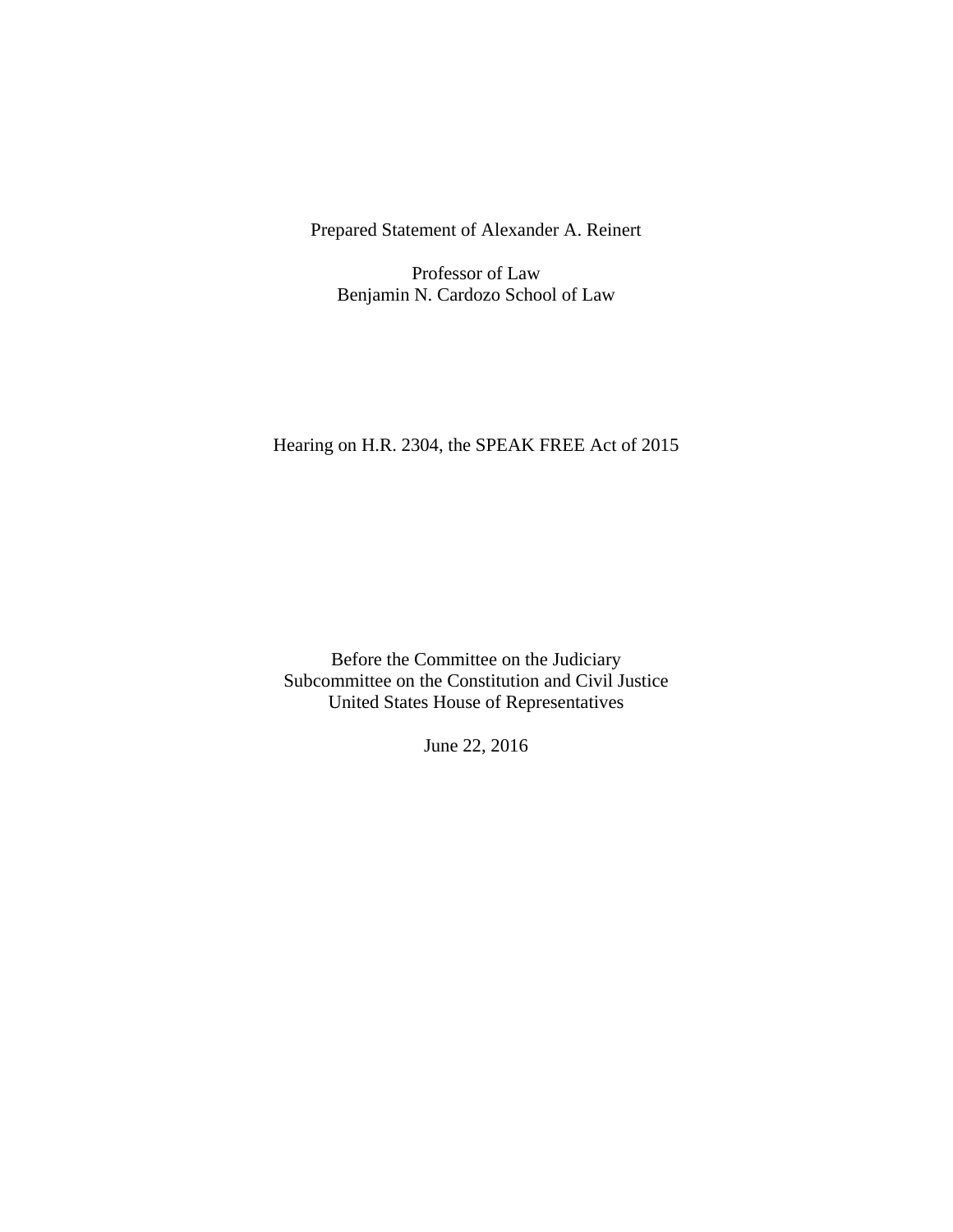Chairman Franks, Ranking Member Cohen, and members of the Subcommittee. Thank you for inviting me to testify today regarding H.R. 2304, the SPEAK FREE Act of 2015. The proposed legislation will impose significant barriers to important civil rights and public interest litigation and introduce unwarranted and unprecedented changes to the procedures by which cases are adjudicated in federal court. It is an unwarranted intrusion into states' rights and is almost certainly unconstitutional. There is no evidence that the problem H.R. 2304 is trying to solve actually exists on a scale sufficient to justify any legislation, but even if such evidence were presented H.R. 2304 is so broad and disruptive that the game is not worth the candle. It would require substantial amendments for H.R. 2304 to be both constitutional and an appropriate piece of legislation.

#### **INTRODUCTION**

 H.R. 2304 purports to target "Strategic Lawsuits Against Public Participation," also known as "SLAPP suits." Anti-SLAPP measures are currently in effect in some 28 states, and as a general matter seek to protect individuals who exercise their right to petition the government to address pressing social problems. Anti-SLAPP laws were put into place because of the concern that some people refrained from speaking on important issues because of the concern for defamation liability and related torts. It should be noted that even in the limited form in which they currently exist in some states, there is no empirical evidence that anti-SLAPP measures actually accomplish their original purpose; indeed, close observers have noted that anti-SLAPP laws have become just another tool for powerful interests to delay justice in meritorious cases. In any event, H.R. 2304 takes the rationale behind state anti-SLAPP measures, federalizes it, and then expands the coverage of anti-SLAPP legislation beyond all recognition. What it creates is a tool that is bound to be abused against important litigation, that will burden the federal courts with additional cases and motion practice, and that is almost certainly unconstitutional.

 It is ironic that H.R. 2304 would imperil the very right to petition that original anti-SLAPP measures were meant to protect. For one aspect of the right to petition is "the right of individuals to appeal to courts and other forums . . . for resolution of legal disputes." *Borough of Duryea v. Guarnieri*, 131 S. Ct. 2488 (2011). Yet H.R. 2304 would, in the name of protecting this right, impose substantial obstacles and penalties against individual litigants bringing important public interest cases in federal and state court. Enacting H.R. 2304 in its current form would be a grave mistake.

 By way of background, I teach and conduct research in the areas of civil procedure, federal courts, and constitutional law. Some of my scholarship has focused on how courts interpret and apply procedural rules, in particular some of the kinds of rules implicated by H.R. 2304. I also have litigated civil rights cases in federal court for more than 15 years, full-time while in private practice and part-time since I became an academic. I appear before this Subcommittee in my individual capacity. As my home institution's guidelines require, I attest that my testimony is not authorized by and should not be construed as reflecting the position of the Benjamin N. Cardozo School of Law.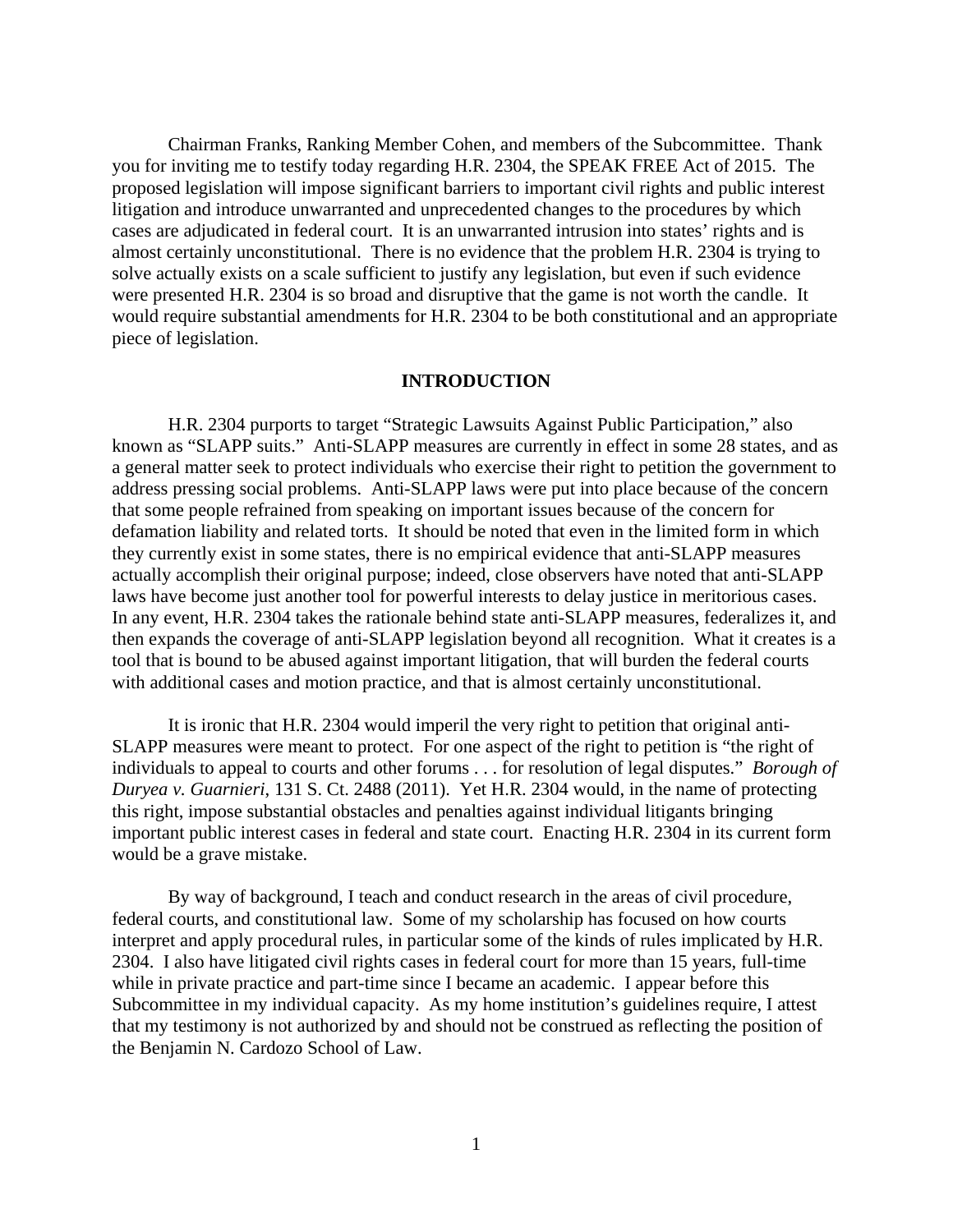#### **I. The Unwarranted Breadth of H.R. 2304**

### **A. H.R. 2304's Plain Language Will Threaten Many Civil Rights and Related Claims That Should Not Be Considered SLAPP Suits**

The failings of H.R. 2304 begin with its broad definition of a SLAPP suit. Whereas most state anti-SLAPP laws link their definition of SLAPP suits to an individual's exercise of her right to petition the government to address public grievances,  $^1$  H.R. 2304's definition is extremely broad. It covers any claim that "arises from an oral or written statement or other expression, or conduct in furtherance of such expression" where the expression "was made in connection with an official proceeding *or* about a matter of public concern." H.R. 2304 § 4201 (emphasis added). No definition of "official proceeding" is contained in H.R. 2304, which is problematic on its own.<sup>2</sup> This problem is trivial given that "matter of public concern" is defined broadly to mean "an issue related to . . . health or safety; . . . environmental, economic, or community well-being; . . . the government; . . . a public official or public figure; or . . . a good, product, or service in the marketplace." H.R. 2304 § 4208.

Read broadly, as the drafters have instructed courts to do, H.R. 2304 will sweep within its ambit speech and conduct that is not protected by the First Amendment. It will apply to a wide range of undoubtedly non-SLAPP claims, including civil rights, employment discrimination, whistleblower, securities fraud, antitrust, and products liability cases. For example, securities fraud claims have been brought against BP for the company's statements to the government about how much oil was leaking from its drilling platform before the Deepwater Horizon explosion. The United States Supreme Court has permitted similar claims to go forward based on a defendant's failure to disclose certain adverse events associated with a product. *See Matrixx Initiatives, Inc. v. Siracusano*, 563 U.S. 27, 30-31, 131 S. Ct. 1309, 1313-14, 179 L. Ed. 2d 398 (2011) (finding that plaintiff stated valid securities claim). Antitrust claims have been brought against name-brand pharmaceutical companies that file baseless patent lawsuits against generic competitors to delay entry into the market of generic drugs and then settle the cases by agreeing to pay the generic competitors to delay entry into the market. *See FTC v. Actavis, Inc*., 133 S. Ct. 2223 (2013). These types of claims would be based on statements made "in connection with an official proceeding or about a matter of public concern." H.R. 2304 § 4201. And whistleblower claims almost always will arise from communications covered by the proposed legislation. *See, e.g., United States ex rel. Blaum v. Triad Isotopes, Inc.*, 104 F. Supp. 3d 901, 914-15 (N.D. Ill. 2015) (whistleblower case based on false statements made to government); *Hansen v. California* 

<sup>&</sup>lt;sup>1</sup> Of the 28 states that have enacted anti-SLAPP measures, 23 tie the anti-SLAPP procedures to claims involving the right to petition through participating in governmental proceedings in some way, usually in precise language. *See, e.g.*, Ariz. Rev. Stat. § 12-751(1); Ark. Code Ann. § 16-63-503(1); Cal. Civ. Proc. Code § 425.16(b)(1); Del. Code Ann. tit. 10, § 8136(a)(1); Fla. Stat. Ann. § 768.295(2)(a); Ga. Code Ann. § 9-11-11.1(c); Haw. Rev. Stat. § 634F-1; 735 Ill. Comp. Stat. Ann. 110/15; Ind. Code Ann. § 34-7-7-2; Me. Rev. Stat. Ann. tit. 14 § 556; Md. Code Ann., Cts. & Jud. Proc. § 5-807(b)(1); Mass. Gen. Laws Ann. ch. 231, § 59H; Minn. Stat. Ann. § 554.01(6); Mo. Ann. Stat. § 537.528(1); Neb. Rev. Stat. Ann. § 25-21,242(1); Nev. Rev. Stat. Ann. § 41.637; N.M. Stat. Ann. § 38- 2-9.1(A); N.Y. Civ. Rights Law § 76-a(1)(a); Okla. Stat. Ann. tit. 12, § 1443.1(A); 27 Pa. Stat. and Cons. Stat. Ann. § 8301 (limited to environmental issues); 9 R.I. Gen. Laws Ann. § 9-33-2(e); Tenn. Code Ann. § 4-21-1003(a); Utah Code Ann. § 78B-6-1402(4); *see also* D.C. Code Ann. § 16-5501.

 $2$  Texas, by contrast, has at least attempted to define what constitutes an official proceeding through its definition of the "right to petition." Tex. Civ. Prac. & Rem. Code Ann. § 27.001(4)(A)).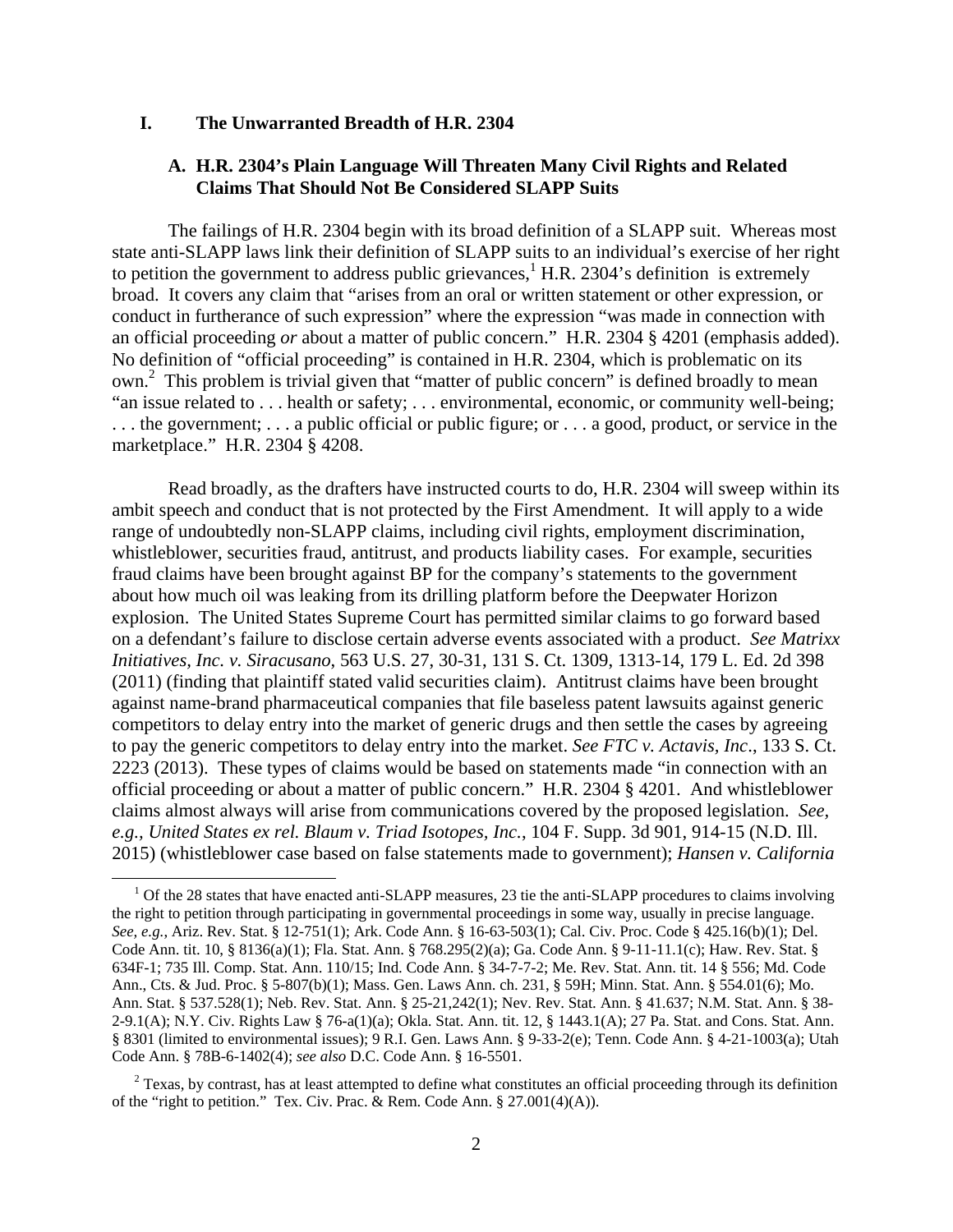*Dep't of Corr. & Rehab.*, 171 Cal. App. 4th 1537 (Cal. Ct. App. 2008) (applying California's anti-SLAPP statute to whistleblower retaliation claim). H.R. 2304 would impose significant hurdles for plaintiffs to overcome when pursuing such claims, even though they are far removed from the alleged purpose of anti-SLAPP laws.

Most concerning, however, H.R. 2304 would substantially burden important civil rights litigation that Congress has affirmatively sought to incentivize through specific legislation. A large proportion of civil rights and employment discrimination cases are based in whole or in part on statements or conduct that would be encompassed by H.R. 2304's broad reach. One example is a case like *Berry v. Stevinson Chevrolet*, 74 F.3d 980 (10th Cir. 1996), which held that Title VII's anti-retaliation provision protected an African-American employee against whom an employer filed false criminal charges because the employer believed he was going to file an EEOC charge. Under H.R. 2304, the plaintiff's claim would arise from a statement "made in connection with an official proceeding" (the false criminal prosecution) or "about a matter of public concern." H.R. 2304 § 4201. As such, claims like Mr. Berry's would be subject to a special motion proceeding. Placing such barriers against important civil rights claims would at best delay adjudication of the controversy and at worse saddle plaintiffs with the defendant's attorneys' fees, perhaps chilling people from filing suit in the first place.

In addition, Title VII claims based on the creation of a hostile work environment are almost always based on oral or written statements that would fall within H.R. 2304. *See, e.g., Macias v. Sw. Cheese Co., LLC*, 624 F. App'x 628, 631 (10th Cir. 2015) (involving gender-based hostile work environment claims based on statements and conduct by co-worker); *Aponte-Rivera v. DHL Sols. (USA), Inc.*, 650 F.3d 803, 806-07 (1st Cir. 2011) (upholding jury verdict for hostile work environment claim where supervisors routinely denigrated women's ability to serve in authority positions); *Whidbee v. Garzarelli Food Specialties, Inc.*, 223 F.3d 62, 66-68 (2d Cir. 2000) (finding summary judgment improper where there was evidence that co-worker made racist comments about non-white employees and complaints to supervisors were disregarded). Indeed, one of the Supreme Court's seminal cases on sex discrimination, *Faragher v. City of Boca Raton*, 524 U.S. 775, 780-81 (1998), involved the plaintiffs' claim that that the City and its employees had created a hostile work environment "by repeatedly subjecting Faragher and other female lifeguards to 'uninvited and offensive touching,' by making lewd remarks, and by speaking of women in offensive terms." The complaint contained specific allegations that one supervisor once said that he would never promote a woman to the rank of lieutenant, and that another had told one of the plaintiffs, "Date me or clean the toilets for a year." *Id*. This critically important case in the pantheon of sex discrimination jurisprudence would be categorized as a SLAPP suit under H.R. 2304. *See also Franklin v. Gwinnett Cty. Pub. Sch.*, 503 U.S. 60, 63-64 (1992) (plaintiff's claim was based in part on school official's discouraging the plaintiff from pressing charges against a teacher who sexually assaulted the student).

Cases involving discrimination in housing would also be subject to H.R. 2304's special proceedings, even though the Fair Housing Act (FHA) is meant to encourage and support such claims. *See Jones v. Alfred H. Mayer Co.*, 392 U.S. 409, 412-13 (1968) (involving FHA claim based on statement by defendants that it was their "general policy not to sell houses and lots to Negroes"). Indeed, the FHA specifically prohibits "mak[ing], print[ing], or publish[ing], or caus[ing] to be made, printed, or published any notice, statement, or advertisement, with respect to the sale or rental of a dwelling that indicates any preference, limitation, or discrimination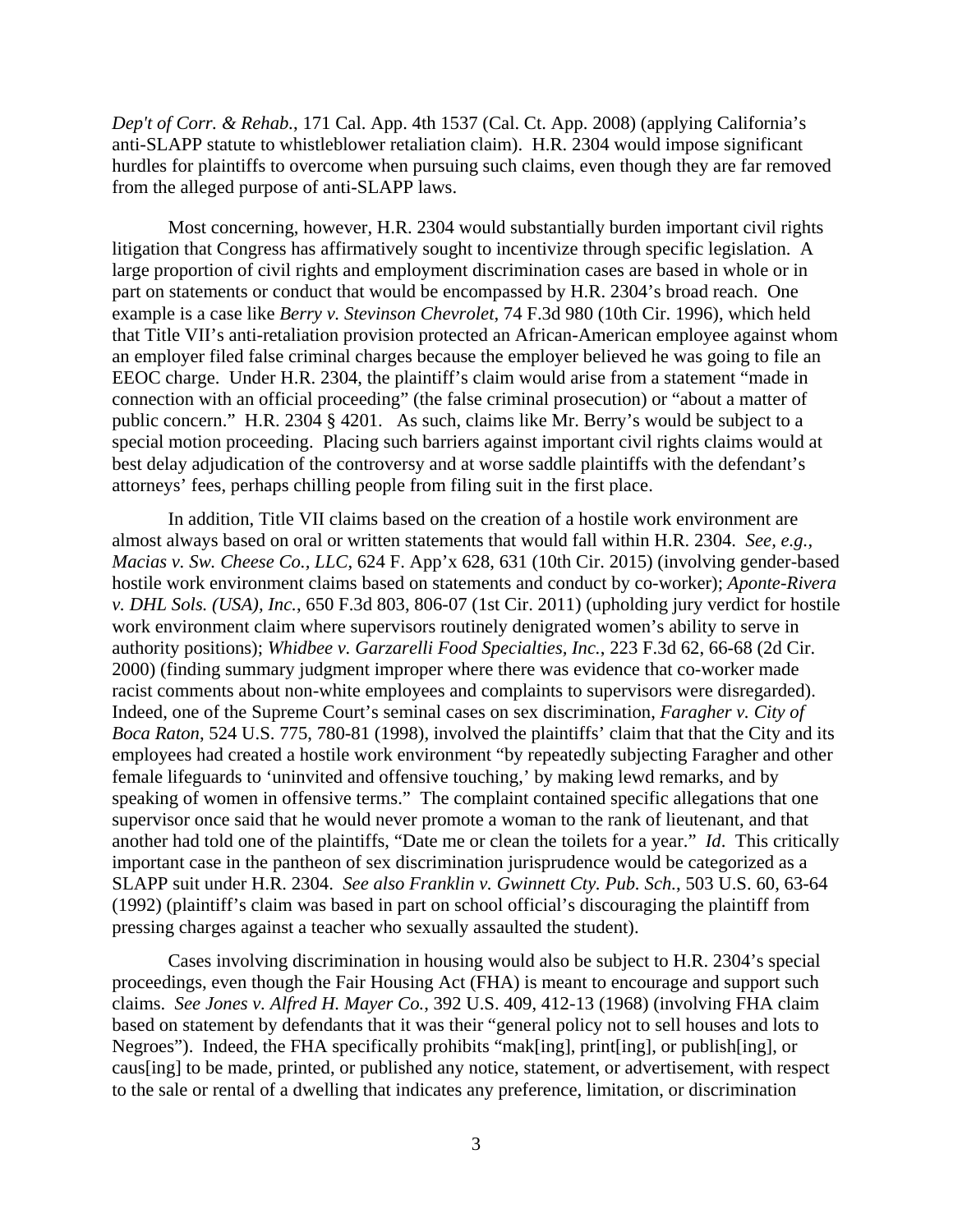based on race, color, religion, sex, handicap, familial status, or national origin, or an intention to make any such preference, limitation, or discrimination." 42 U.S.C.A. § 3604(c). By definition, then an action brought under Section 3604(c) will be considered a SLAPP suit under H.R. 2304, because it will involve a statement about a "good, product, or service in the marketplace." H.R. 2304 § 4208(1)(E). Thus, a landlord sued under  $3604(c)$  for stating that he did not want to rent to "too many" black people, as in *United States v. Hylton*, 944 F. Supp. 2d 176, 184 (D. Conn. 2013), *aff'd*, 590 F. App'x 13 (2d Cir. 2014), could delay or even obtain an improper dismissal under H.R. 2304. And a well-resourced defendant could recover attorneys' fees for bringing a successful motion to dismiss against a public interest organization seeking to establish liability for the defendant's posting of messages that communicated discriminatory housing advertisements. *Chicago Lawyers' Comm. for Civil Rights Under Law, Inc. v. Craigslist, Inc.*, 519 F.3d 666, 671 (7th Cir. 2008) (dismissing Section 3604(c) claim brought on theory that Craigslist was liable for posting discriminatory housing advertisements). This is so even though speech that violates Section 3604(c) is not protected by the First Amendment. *Campbell v. Robb*, 162 F. App'x 460, 472 (6th Cir. 2006).

Many civil rights claims involving alleged violations of constitutional rights often turn on, and arise from, oral or written expressions that would be within the ambit of H.R. 2304. There are countless examples of similar civil rights claims which involve claims based on statements that would be encompassed by Section 4201 of the proposed legislation. *See, e.g.*, *Elmore v. Fulton Cty. Sch. Dist.*, 605 F. App'x 906, 908 (11th Cir. 2015) (police officer intentionally withheld exculpatory information from an affidavit in support of a probable cause, resulting in the plaintiff's unlawful arrest); *Williams v. City of Alexander, Ark.*, 772 F.3d 1307, 1311 (8th Cir. 2014) ("A reasonable jury could find that Walters fabricated the officer's memo and intentionally included a false statement in the affidavit to make good on his promise to 'destroy' Williams."); *Pines v. Bailey*, 563 F. App'x 814, 816 (2d Cir. 2014) (finding that qualified immunity is available in case in which plaintiff alleged that defendant intentionally or recklessly made false statements and omitted material information necessary for the magistrate to make an adequate probable cause determination); *Howard v. Gee*, 538 F. App'x 884, 888 (11th Cir. 2013) ("Viewing the facts in the light most favorable to Howard, Deputy Highsmith violated Howard's Fourth Amendments rights by filing a false incident report that led to Howard's arrest and prosecution."); *Evans v. Chalmers*, 703 F.3d 636, 651 (4th Cir. 2012) (in case brought by exonerated Duke lacrosse team members, dismissing claims against officers even if they included false information in their probable cause affidavits); *Mar. v. Twin Cities Police Auth.*, No. C 14-00512 SI, 2014 WL 3725931, at \*12 (N.D. Cal. July 25, 2014) (awarding attorneys' fees to defendants who successfully filed anti-SLAPP motion in false arrest case).

None of these constitutional or statutory claims is a classic SLAPP suit. They are generally brought by individual plaintiffs against powerful government or private interests, and Congress has historically sought to encourage them through affirmative statutory provisions. They are not brought to suppress an individual's participation in public life; to the contrary, they are sometimes the only outlet for disempowered groups to remedy structural inequality. H.R. 2304 would threaten this litigation, to remedy a problem that has not been established in any empirical way.<sup>3</sup> In the civil rights context,

<sup>&</sup>lt;sup>3</sup> To my knowledge, the only empirical evidence regarding SLAPP suits is both dated and insufficient, amounting to a cumulative study of about 250 cases over a period of many decades. *See* Joseph W. Beatty, *The Legal Literature on SLAPPS: A Look Behind the Smoke Nine Years After Pring and Canan First Yelled "Fire!"*, 9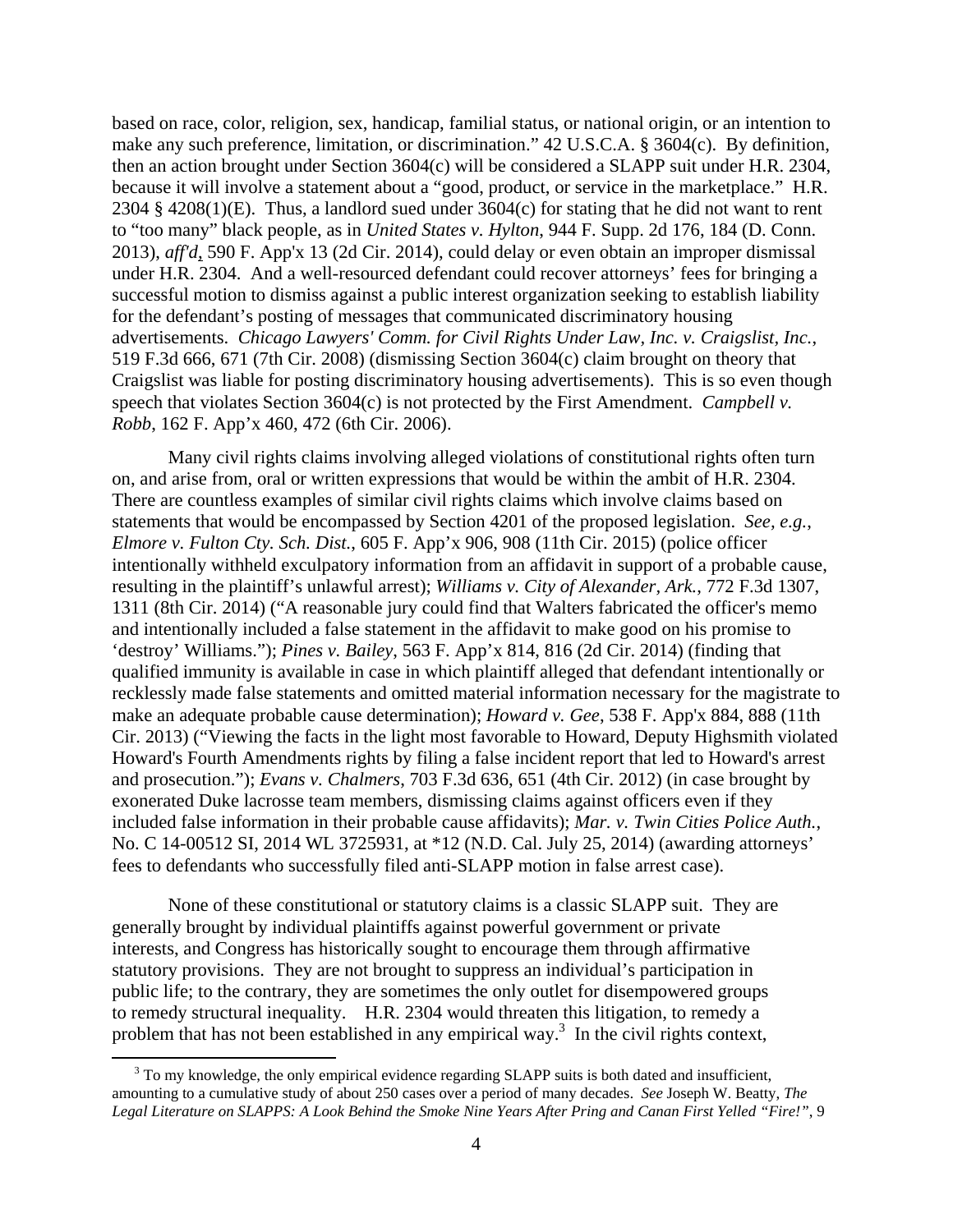the application of H.R. 2304 would be especially pernicious, because even a plaintiff whose constitutional rights were indisputably violated could have her claim dismissed on qualified immunity grounds, thereby triggering the cost-shifting provisions of H.R. 2304.

## **B. H.R. 2304 Would Deter Plaintiffs From Filing Important Cases Aimed At Advancing Legal Protections For Disfavored Groups**

 H.R. 2304 would thus chill plaintiffs from filing cases that, whether successful or not, have been important in moving our law in a positive direction. Consider Lilly Ledbetter, who sued Goodyear Tire and Rubber Company because she was paid less than similarly qualified men. Her lawsuit was dismissed, not because it was unmeritorious, but because of a statute of limitations ruling by the Supreme Court which ultimately was legislatively overruled by the 111<sup>th</sup> Congress. Ms. Ledbetter's claim would be considered a SLAPP suit under H.R. 2304. Her claims "ar[ose]" out of and "oral or written statement" (namely, the discriminatory performance evaluations) "related to . . . a good, product or service in the marketplace." Indeed, if H.R. 2304 were in effect during the time that Ms. Ledbetter brought her lawsuit, she would have had to pay the defendant's attorneys' fees because she would not have been able to demonstrate a likelihood of success given the defendant's valid statute of limitations defense. Nor, as I will detail below, would Ms. Ledbetter's claim fit within any of the exceptions found in the proposed legislation.

 Just as notably, one of the precursors to *Brown v. Board of Education* fits within H.R. 2304's definition of a SLAPP suit and would have been subject to the special procedures contemplated therein. In *McLaurin v. Oklahoma State Regents for Higher Ed.*, 339 U.S. 637 (1950), the plaintiff challenged the segregated conditions in the University of Oklahoma Graduate School, which were imposed upon him by written conditions communicated to him when he was accepted to the University. *Id.* at 640. Thus, Mr. McLaurin's claim arose from a "communication" regarding a matter of "public concern." H.R. 2304 § 4201. Nor would *McLaurin* be considered a "public interest claim" under the statute, because the plaintiff sought an injunction for his own benefit, not "solely" for the benefit of the general public. If this proposed legislation existed 70 years ago, one of the pillars of *Brown v. Board* may never have been initiated by the plaintiffs.<sup>4</sup>

## **C. The Fear That H.R. 2304 Will Threaten Important Litigation Is Confirmed By Application of Anti-SLAPP Laws in State Court, and Is Unaddressed By H.R. 2304's Exclusions and Exceptions**

 I can imagine at least three different responses to these concerns, and I will address each one in turn. First, a proponent of this legislation might claim that the concerns I have expressed are hyperbolic and that there is no reason to fear H.R. 2304 being applied to these kinds of

<u> 1989 - Johann Stein, marwolaethau a gweledydd a ganlad y ganlad y ganlad y ganlad y ganlad y ganlad y ganlad</u>

U. Fla. J.L. & Pub. Pol'y 85, 88-89 (1997) (describing and critiquing original research that claimed to establish the SLAPP suit "problem").

<sup>4</sup> It would not be difficult to find other examples. *Shelley v. Kraemer*, 334 U.S. 1 (1948), the seminal case establishing that racially restrictive covenants may not be enforced because they amount to discriminatory state action, involved communication that would be covered by this legislation. For in *Shelley*, the dispute centered on the fact that the residential contracts specifically provided that "This property shall not be used or occupied by any person or persons except those of the Caucasian race." *Id*. at 6-7*.*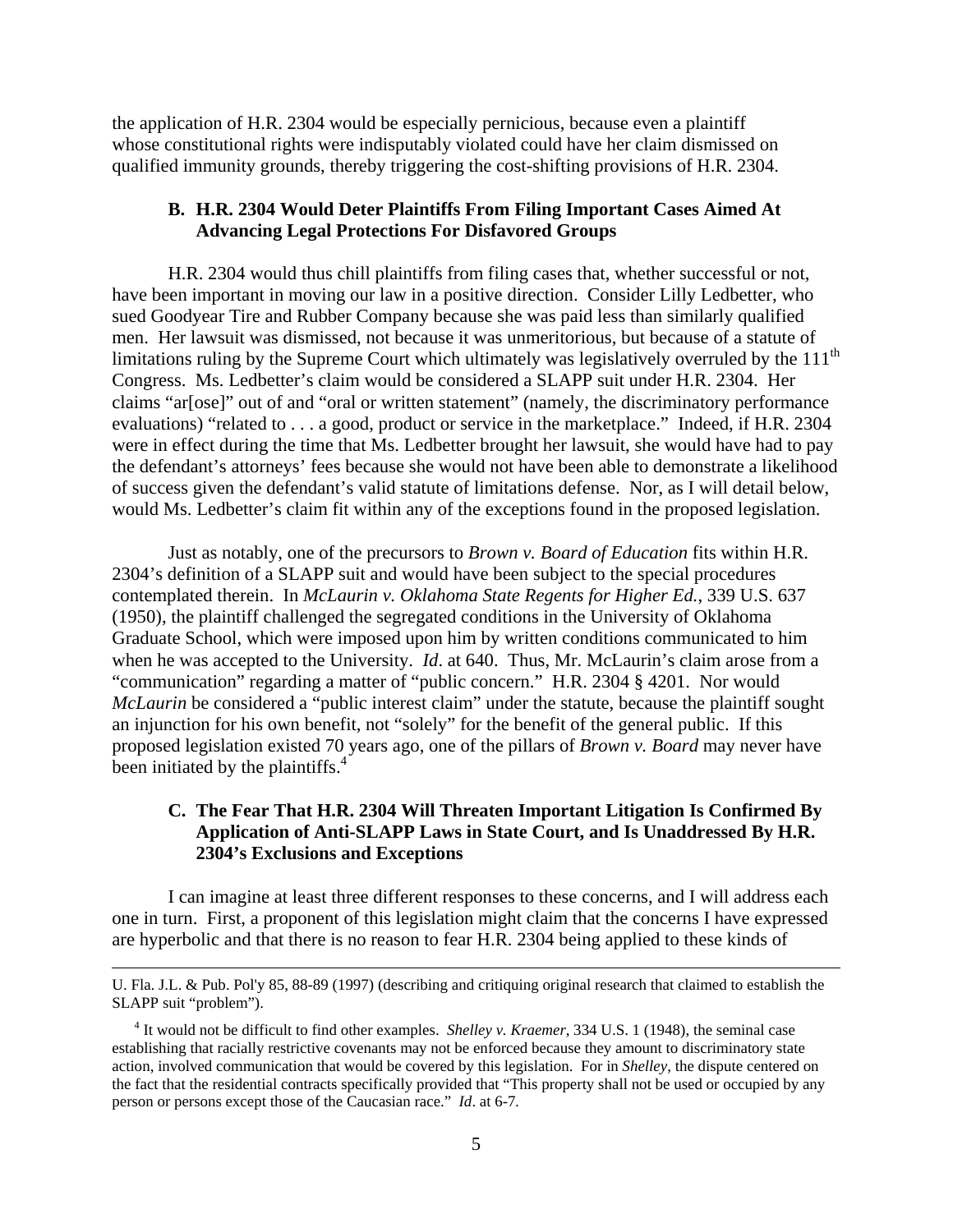claims. As I will demonstrate below, given that state anti-SLAPP statutes – many of them more narrowly drawn than H.R. 2304 -- have been applied to similar civil rights and discrimination claims, there is simply no reason to believe that the proposed legislation will be applied any less broadly. Lawyers use the tools we give them, and if this legislation is passed, any clever lawyer will do her best to find a way to categorize a claim as a SLAPP suit. And given the plain language of the statute, judges will be compelled to give H.R. 2304 a broad scope.

Second, a proponent might respond that the exceptions to the statute, particularly the "public interest" exception, will account for the concerns raised above. In actuality, however, the "public interest" exception is so narrowly drawn, and so far removed from what the legal community would regard as public interest litigation, that it might not ever apply to the types of claims I have described above.

Finally, a proponent might claim that there is no harm to subjecting civil rights and allied claims to H.R. 2304's procedures, because they are only meant to ensure that meritorious SLAPP claims go forward. Even if this were so, the procedures would still impose numerous obstacles to these cases, imposing additional costs and delay that might deter many plaintiffs from proceeding with meritorious cases. In any event, all available empirical evidence demonstrates that there is no reason to believe that the procedures found in H.R. 2304 will actually filter in meritorious claims and filter out meritless ones.

## **1. The Experience in States with Anti-SLAPP Laws Confirms that It Will Be Applied to Important Civil Rights and Allied Claims**

 First, for those who believe that this legislation will not be read to apply to important civil rights and public interest litigation, this view cannot be supported by the jurisprudence from those states that have experimented with narrower anti-SLAPP legislation. In California, the anti-SLAPP statute has been applied to fraud claims, employment discrimination claims, and other important civil rights claims. *Hunter v. CBS Broadcasting Inc.*, 221 Cal. App. 4th 1510 (Cal. Ct. App. 2013) (applying anti-SLAPP law to gender- and age-discrimination claim because television station's First Amendment interests were implicated by how it chose to create television programming and therefore whom it chose to hire to deliver programming); *Navellier v. Sletten*, 52 P.3d 703 (Cal. 2002) (applying anti-SLAPP law to fraud claim); *Nat'l Abortion Fed'n v. Ctr. for Med. Progress*, No. 15-CV-03522-WHO, 2015 WL 5071977, at \*1 (N.D. Cal. Aug. 27, 2015) (addressing discovery in context of anti-SLAPP motion filed against claim brought by a non-profit, professional association of abortion providers who claimed that defendants "issued allegedly misleading videotapes of NAF members that they had obtained by false pretenses."); *Hansen v. Ca. Dept. of Corrections & Rehabilitation*, 171 Cal.App.4th 1537, 1545–46 (Cal. Ct. App. 2008) (finding a retaliatory discharge claim subject to an anti-SLAPP motion).

Perhaps most striking is the decision in *Greater Los Angeles Agency on Deafness, Inc. v. Cable News Network, Inc.*, 742 F.3d 414 (9th Cir. 2014). In that case, a disability rights organization filed suit to require that CNN caption videos posted on its web site. The Ninth Circuit held that the action was encompassed by California's anti-SLAPP statute, because it implicated CNN's First Amendment rights. *Id.* at 420-21. Similar examples can be found in how litigants have made use of anti-SLAPP statutes in other states. *Tervita, LLC v. Sutterfield*,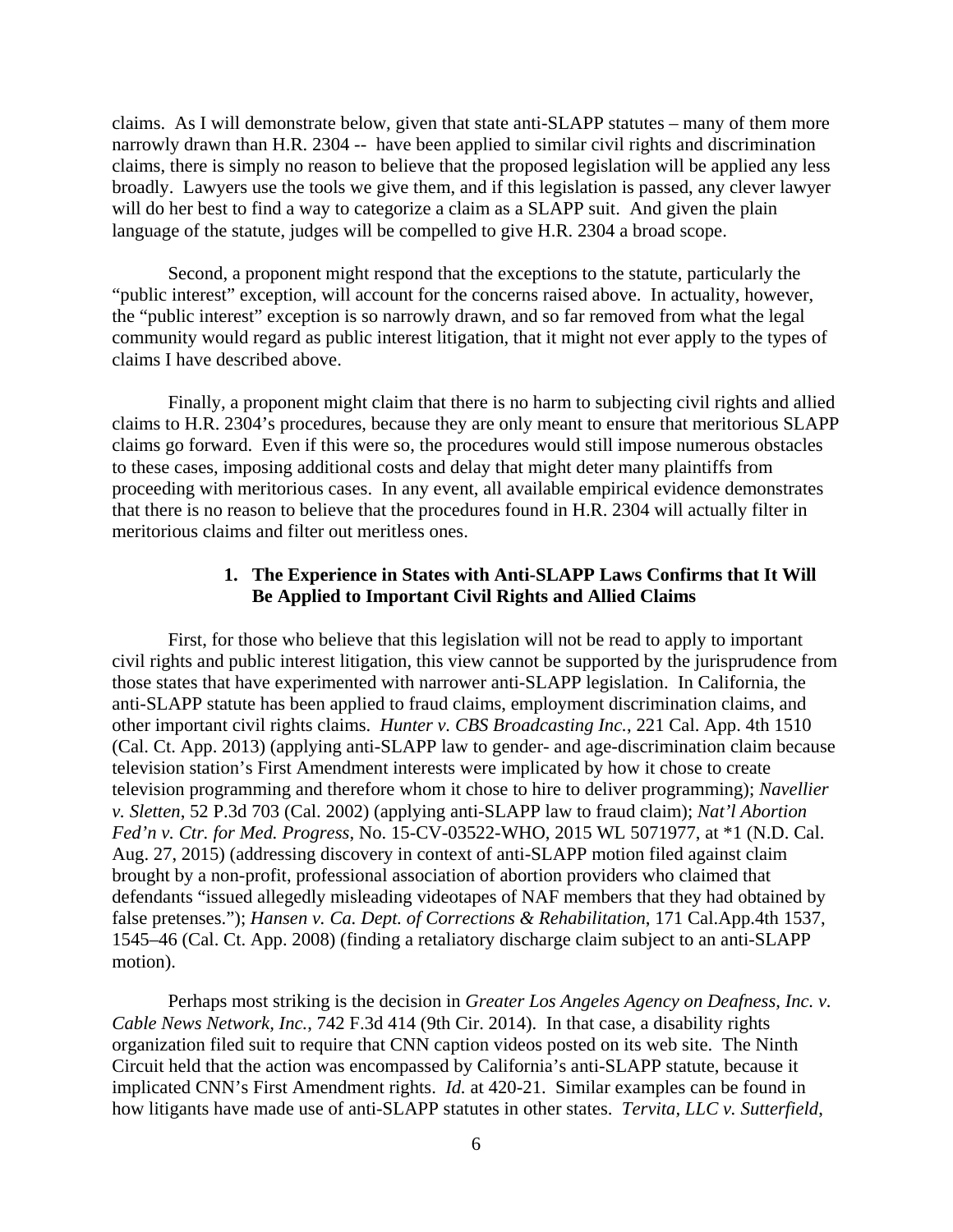482 S.W.3d 280, 284 (Tex. App. 2015) (applying Texas anti-SLAPP law to plaintiff's employment discrimination and hostile work environment claim); *John v. Douglas Cty. Sch. Dist.*, 219 P.3d 1276 (Nev. 2009) (applying Nevada anti-SLAPP suit to federal employment discrimination claim). Given that state anti-SLAPP statutes have been given this broad reading, the same should be expected of H.R. 2304 if it is enacted.

### **2. H.R. 2304's Exceptions and Exclusions Will Not Apply to Important Public Interest Claims**

Proponents might accept that the statute will be given a broad reading, but argue that the exceptions to the statute's coverage will protect against its use against important civil rights and allied claims. This is wishful thinking, because the exceptions contained in H.R. 2304 do very little to mitigate the breadth of the statute. The commercial speech exception, found in Section 4202(b)(2), is quite limited, and would not, for example, apply to the types of cases I describe above. Statements creating a hostile work environment, making false allegations in criminal proceedings, or expressing racial preferences in housing would not appear to fall within Section 4202(b)(2)'s ambit.

Nor would the "public interest" exception encompass individual civil rights actions, class actions concerning areas in which the federal, state or local governments may also regulate, or many other important areas of litigation. Indeed, it is not clear that the "public interest" exception would encompass any litigation that is justiciable in federal court, given the requirement that any "public interest claim" be brought "solely on behalf of the general public." H.R. 2304 § 4208(3). It is well settled that there is no Article III standing where a plaintiff seeks solely to vindicate the interests of the "general public," as opposed to seeking a remedy for an injury that concretely affects the individual litigants involved. *See, e.g.*, *Hein v. Freedom From Religion Found., Inc.*, 551 U.S. 587 (2007); *Lujan v. Defs. of Wildlife*, 504 U.S. 555 (1992). Therefore, if a lawsuit were to seek a remedy "solely on behalf of the general public," it could not even be adjudicated in federal court, rendering H.R. 2304's "public interest" exception dead on arrival. The only litigants who may be able to vindicate the interests of the "general public" in federal court are federal, state, or local entities, but those cases already are captured by the "enforcement actions" exception. H.R. 2304 § 4202(b)(1). This is to say nothing of the vague terms used in the "public interest" exception, such as "an important right affecting the public interest," determining when private enforcement is "necessary," what constitutes a "disproportionate" financial burden, or establishing when litigation has conferred "a significant benefit on the general public." H.R. 2304 § 4208(3).

 As a lawyer has conducted public interest litigation for my entire career and as a scholar who conducts research in areas that implicate public interest work, I am skeptical of any attempt to define the outer contours of "public interest" litigation. The public interest community is rich and nuanced – it encompasses traditional "private attorney general" civil rights litigation, employment discrimination cases, structural reform cases, affirmative litigation by governmental entities, antitrust suits, consumer rights claims, and even more. H.R. 2304's "public interest" exception captures almost none of the litigation recognized as public interest by lawyers in the field.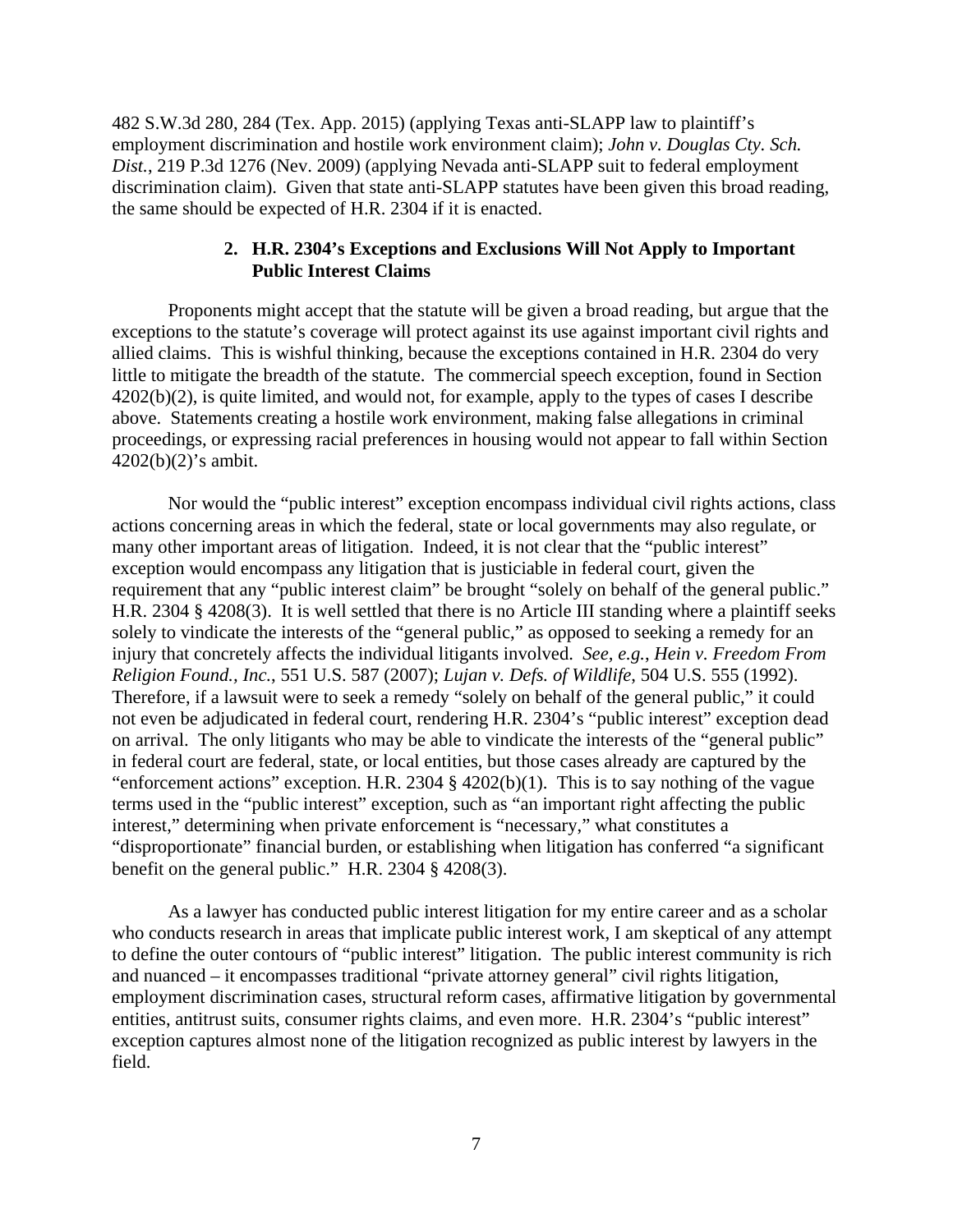### **3. H.R. 2304's Procedures Will Not Be An Effective Filter For Meritorious Claims**

Finally, a proponent might claim that applying H.R. 2304's procedures to the types of cases I have identified is not a problem, because those cases will survive a special motion to dismiss if they are meritorious. This argument is subject to two rejoinders.

First, there is no evidence to suggest that the heightened procedural barriers imposed by H.R. 2304 will be effective at filtering meritless cases out of court and keeping meritorious cases in. To the contrary, all available empirical evidence suggests that the kinds of procedural barriers the legislation imposes will not reliably assist courts in screening for merit. For example, although heightened pleading standards have been introduced over time through legislation like the Private Securities Litigation Reform Act and through judicial fiat as in *Ashcroft v. Iqbal*, 556 U.S. 662 (2009), and *Bell Atlantic v. Twombly*, 550 U.S. 544 (2007), there is no evidence that increasing the burden on plaintiffs at the pleading stage actually results in higher quality or more meritorious cases. *See generally* Alexander A. Reinert, *The Costs of Heightened Pleading*, 86 Ind. L.J. 119 (2011) (providing empirical evidence suggesting that heightened pleading standards do not provide a better filter for weeding out meritless cases); Alexander A. Reinert, *Measuring the Impact of Plausibility Pleading*, 101 Va. L. Rev. 2117, 2120 (2015) (reporting data suggesting that pleading standards imposed by *Iqbal* and *Twombly* have not effectively filtered cases based on their underlying merit; Searle Civil Justice Institute, *Measuring The Effects of a Heightened Pleading Standard Under Twombly and Iqbal* vii (Oct. 2013) (finding no significantly significant difference in summary judgment outcomes in employment discrimination cases after comparing pre-Twombly and post-Iqbal cases, while finding a modest improvement in quality in contracts cases);. As I have argued in my scholarship, it is unrealistic to expect federal courts to engage in reliable merits determination at such an early stage of the case, absent discovery or some adversarial testing of evidence. *See generally* Alexander A. Reinert, *The Burdens of Pleading*, 162 U. Pa. L. Rev. 1767 (2014).

Second, even if H.R. 2304 were successful at the margins in filtering some cases based on their merit, the procedures would still impose numerous obstacles to these cases, imposing additional costs and delay that might deter many plaintiffs from proceeding with meritorious cases. Consideration of whether to adopt such procedures requires a consideration of these costs, but it is not clear to me that they have been taken into account in the proposed legislation.

### **D. H.R. 2304 Is Broader than California's Anti-SLAPP Law, And California's Experience Should Counsel Hesitation Before H.R. 2304 Is Enacted**

 Although some proponents of H.R. 2304 have claimed that it is modeled on California's anti-SLAPP statute, the two statutes are at best distant cousins. California's law would not encompass nearly as many types of claims as H.R. 2304, because it defines a SLAPP suit more narrowly. California defines a SLAPP as a lawsuit "arising from any act of that person in furtherance of the person's *right of petition or free speech* under the United States Constitution or the California Constitution *in connection with a public issue*." Cal. Civ. Proc. Code § 425.16(b)(1) (emphasis added). Under H.R. 2304, there is no qualification that the statement be constitutionally protected free speech or petition activity. There are types of speech that are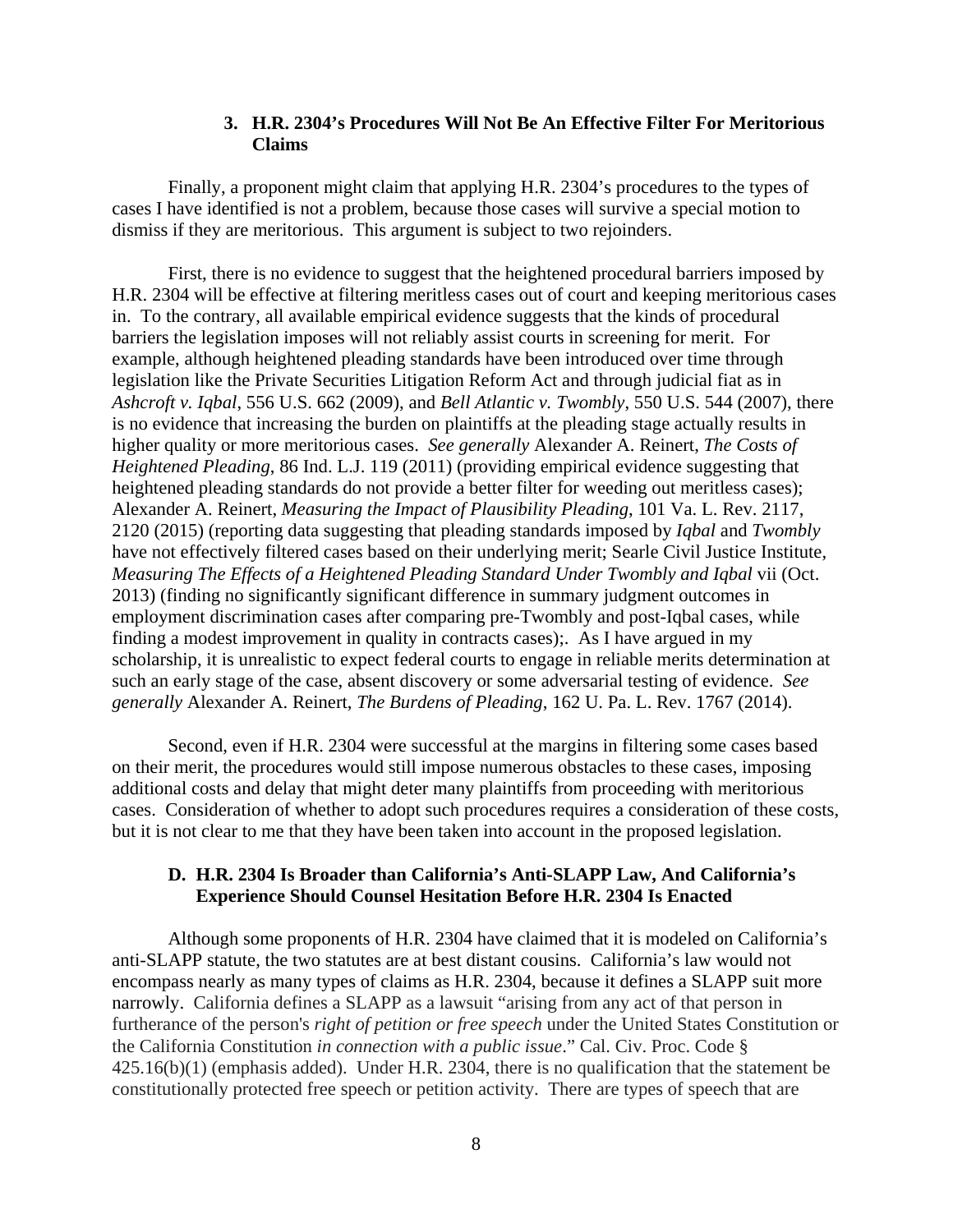expressly not protected by First Amendment (*i.e.*, obscenity, inciting violence, defamation, making true threats, etc.) and that type of unprotected speech could be protected under H.R. 2304. California's anti-SLAPP statute also imposes a lower burden on plaintiffs to survive a special motion to dismiss. In California, a plaintiff "need only establish that his or her claim has `minimal merit' to avoid being stricken as a SLAPP." *Soukup v. Law Offices of Herbert Hafif*, 139 P.3d 30, 51 (Cal. 2006). Under H.R. 2304, a plaintiff must demonstrate that a claim is "likely to succeed on the merits." *Abbas v. Foreign Policy Grp., LLC*, 783 F.3d 1328, 1333-36 (D.C. Cir. 2015) (acknowledging that likelihood of success standard is harder to meet than Rule 12 or Rule 56 standards).

 Moreover, even California's law is overly broad and has been interpreted to encompass important civil rights claims, as I have detailed above. Indeed, a lawsuit by an advocacy organization for deaf people seeking to increase access to CNN's web-site was determined to be a SLAPP suit under California law. *Greater Los Angeles Agency on Deafness, Inc. v. Cable News Network, Inc.*, 742 F.3d 414 (9th Cir. 2014). H.R. 2304 would encompass similar lawsuits and more, and subject them to rigorous pleading standards, onerous fee-shifting provisions, and excessive delay.

 Judges in California have had ample experience with that state's anti-SLAPP law, and their patience is wearing thin. As California Supreme Court Justice Janice Rodgers Brown noted in a dissenting opinion in 2002, "[t]he cure has become the disease — SLAPP motions are now just the latest form of abusive litigation." *Navellier v. Sletten*, 29 Cal. 4th 82, 96 (2002) (Brown, J., dissenting). And although California's legislature took steps in 1999 to reduce abusive anti-SLAPP motions, there is little evidence that those steps have met with success. In 2014, it was estimated that there were over 2,000 published opinions from California appellate courts interpreting California's Anti-SLAPP statute; that number is likely much higher now.5

California courts have come to lament the existence of the anti-SLAPP law, observing that the law is being abused by defendants who continually seek to expand the definition of a SLAPP suit. The following are just a sample of the statements of exasperation that California's judiciary has expressed about the anti-SLAPP law:

*Another appeal in an anti-SLAPP case. Another appeal by a defendant whose anti-SLAPP motion failed below. Another appeal that, assuming it has no merit, will result in an inordinate delay of the plaintiff's case and cause him to incur more unnecessary attorney fees. And no merit it has.* <sup>6</sup>

*It is now almost five years since plaintiff filed his lawsuit, and trial is not yet in sight. Such delay hardly seems defensible, particularly when it is due in no small part to nonmeritorious appeals by defendants who lost anti-SLAPP motions, the first appeal* 

 <sup>5</sup> Frank J. Broccolo and Laura L. Richardson, *Calif. Case Law Is An Excellent Anti-SLAPP Resource,* LAW360 (February 28, 2014), available at http://www.law360.com/articles/512540/calif-case-law-is-an-excellent-anti-slappresource.

<sup>6</sup> *Moriarty v. Laramar Management Corp*., Cal App., First App. Dist., No. No A137608 (Jan. 29, 2014) (unpublished opinion); available at: http://www.courts.ca.gov/opinions/nonpub/A137608.PDF.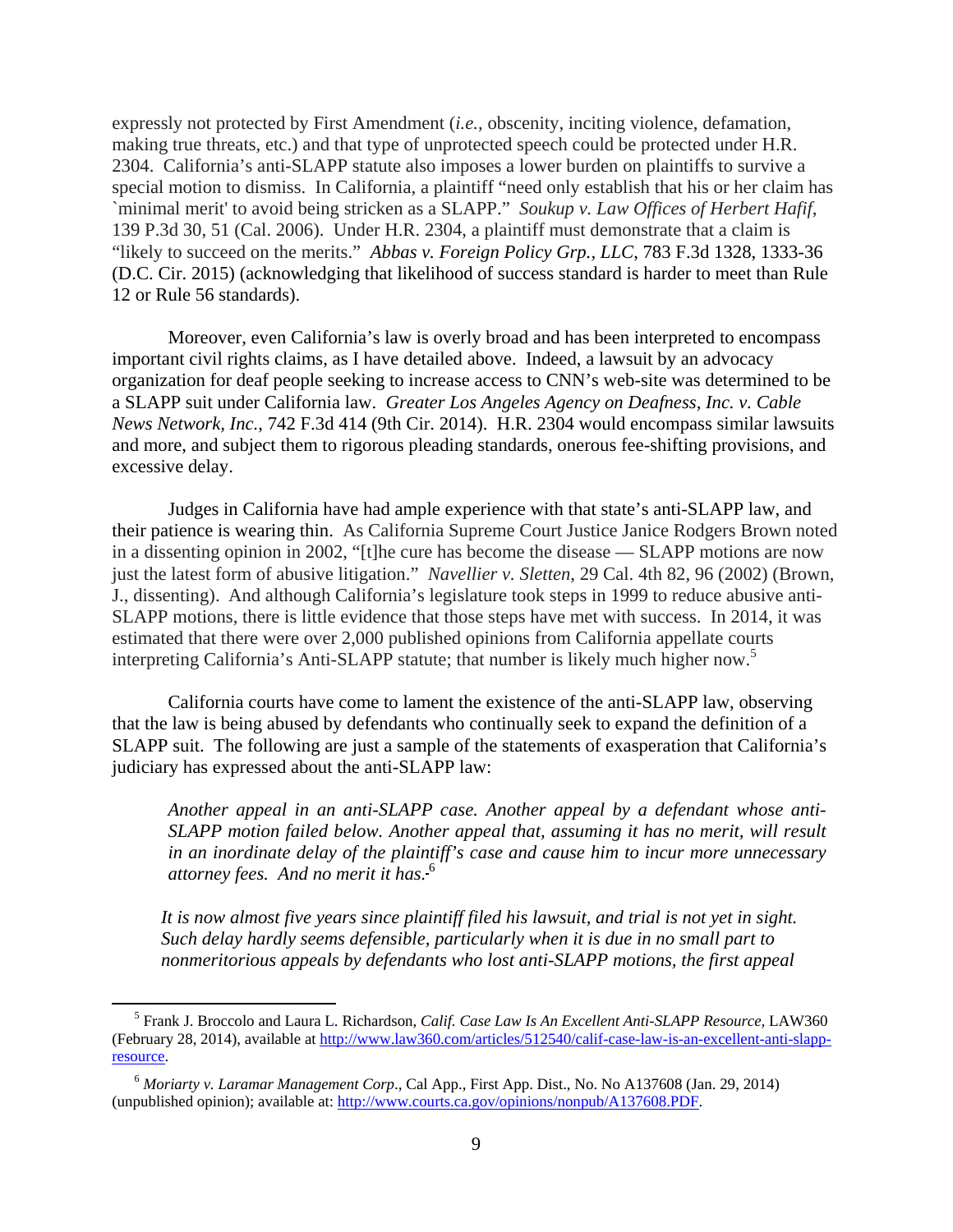*voluntarily dismissed after languishing for a long period and this appeal rejected as utterly without merit. As we said, something is wrong with this picture, and we hope the Legislature will see fit to change it.*<sup>7</sup>

*We cannot help but observe the increasing frequency with which anti-SLAPP motions are brought, imposing an added burden on opposing parties as well as the courts. While a special motion to strike is an appropriate screening mechanism to eliminate meritless litigation at an early stage, such motions should only be brought when they fit within the parameters of [the California Anti-SLAPP statute].*<sup>8</sup>

 H.R. 2304 is even broader than California's law, and therefore even more likely to lead to abuse. But even if it were more similar in scope to California's law, adoption of the statute would be unwarranted because of the extent to which it interferes with state sovereignty and because its constitutionality is doubtful at best.

# **II. H.R. 2304's Substantial Interference with State Sovereignty Is Inappropriate Given the Tenuous Grounds for the Exercise of Congressional Power in this Area**

H.R. 2304 displaces state sovereign judgments, without any demonstration of the kind of federal interest that one would expect and require before displacing state law. H.R. 2304 is broader than many of the anti-SLAPP laws that exist in the 28 states that have them, and for the remaining jurisdictions that have not enacted anti-SLAPP laws, H.R. 2304 imposes new and substantial obstacles to plaintiffs seeking to vindicate purely state law claims. The virtue of federalism is that it liberates states to craft their own approaches to pressing social problems, particularly through the substantive law that governs relationships between state citizens. The decision to adopt or forego anti-SLAPP laws is one example of the kind of experimentation that federalism is meant to foster. Of course, when Congress is exercising its enumerated powers, it may cut this experimentation short. But it is far from clear that H.R. 2304 is a valid exercise of Congress's powers, found in either Article I or in Section 5 of the Fourteenth Amendment.<sup>9</sup>

H.R 2304 does not appear to be a valid exercise of Congress's Section 5 authority to enforce the Fourteenth Amendment. This is because the Supreme Court has imposed stringent requirements on congressional exercise of this authority. Valid Section 5 authority is premised on a careful definition of the right to be protected, creation of an exacting factual record to establish the need for protection of the right, and "congruence and proportionality" between the right being protected and the remedy provided by Congress. *See, e.g.*, *City of Boerne v. Flores*, 521 U.S. 507 (1997) (introducing congruence and proportionality test); *see also Board of Trustees of Univ. of Alabama v. Garrett*, 531 U.S. 356, 121 S. Ct. 955, 148 L. Ed. 2d 866 (2001) (applying *Boerne*'s test to portions of ADA). It is far from clear that any of these elements is met

 <sup>7</sup> *Grewal v. Jammu*, 191 Cal.App.4th 977, 994 (Cal. Ct. App. 2011).

<sup>8</sup> *Moore v. Shaw*, 116 Cal.App.4th 182, 200 n.11 (Cal. Ct. App. 2004).

 $9<sup>9</sup>$  In the absence of any specification of the basis upon which the drafters of H.R. 2304 purport to legislate, I am assuming that the source of authority would either be Article I or Section 5. I am hard-pressed to imagine any other source of positive legislative authority to enact this particular statute.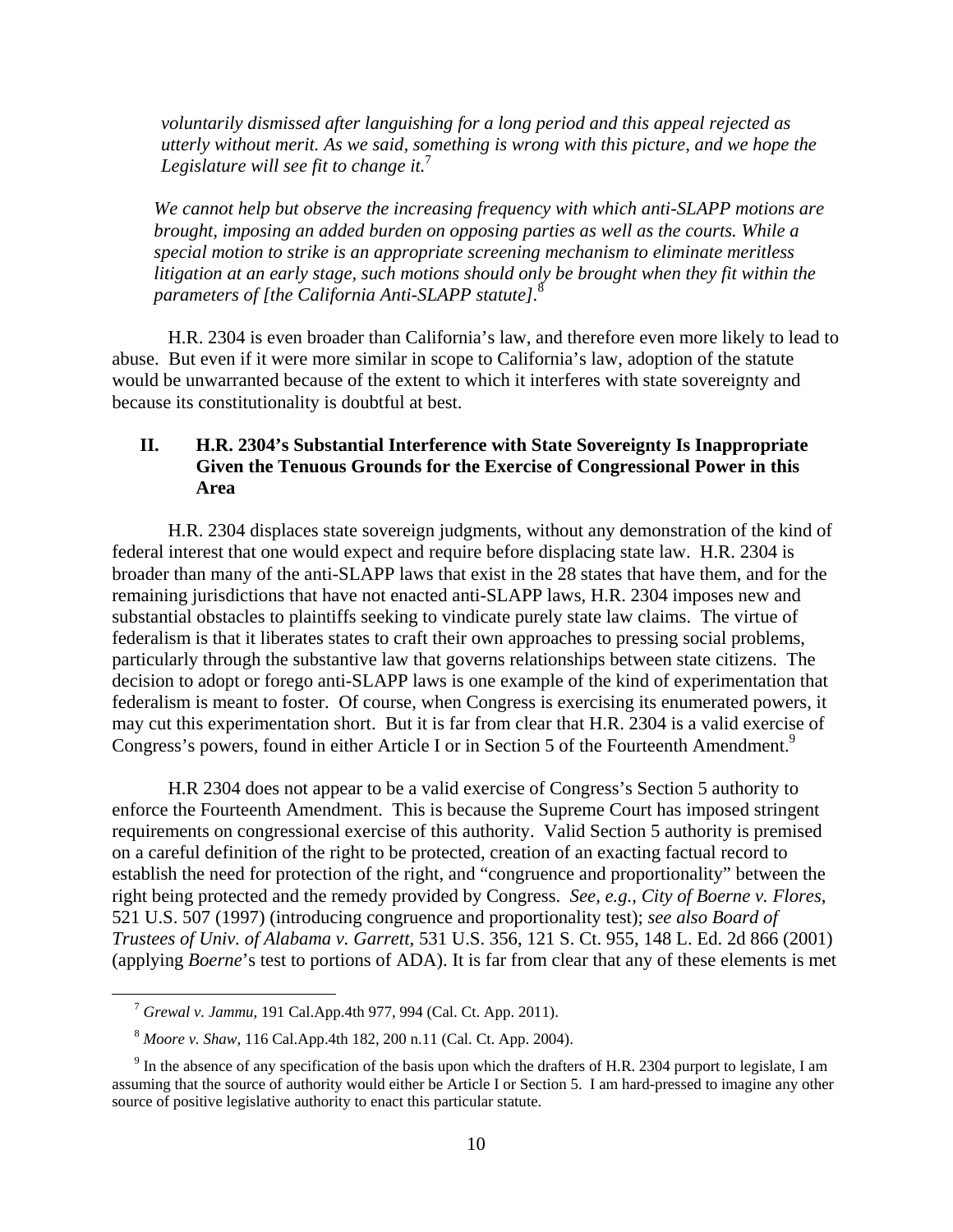here, let alone all three. Were H.R. 2304 limited to cases in which a litigant's First Amendment rights were being threatened by SLAPP litigation, that would be a start, but even then Congress would need to have a factual record to justify such legislation under its Section 5 enforcement power.

Nor does H.R. 2304 appear to be a valid exercise of Congress's Article I power. There is no reference to interstate commerce in H.R. 2304, which could be one basis for preempting state anti-SLAPP laws (or for preempting a state's decision not to enact an anti-SLAPP law). For this to be a valid basis in support of H.R. 2304, proponents would, I believe, have to establish that the activities regulated by the statute "substantially affect interstate commerce." *United States v. Lopez*, 514 U.S. 549, 558-559 (1995). Some of the activity governed by H.R. 2304 likely would satisfy this test, but other activity would in my view certainly not. For example, it is difficult to see how interstate commerce would be implicated in civil rights cases brought under state law where the defendant allegedly brought false criminal charges against the plaintiff.

What is left is Congressional power to craft uniform procedures to govern in federal court. When this power is exercised, however, it must take care to steer clear of state substantive rights. Congress has the power to "make rules governing the practice and pleading in [federal] courts, which in turn includes a power to regulate matters which, though falling within the uncertain area between substance and procedure, are rationally capable of classification as either." *Hanna v. Plumer*, 380 U.S. 460, 471-72 (1965). Some aspects of H.R. 2304 might fall within this definition. But in the closely related *Erie* context, many federal courts have held that state anti-SLAPP laws are examples of substantive law making by states.10 *Block v. Tanenhaus*, 815 F.3d 218, 221 n.2 (5th Cir. 2016) (noting that Fifth Circuit had applied Louisiana's anti-SLAPP law in diversity case, under *Erie* doctrine); *Cuba v. Pylant*, 814 F.3d 701, 707 n.5 (5th Cir. 2016) ("The *Henry* court reasoned that even though the Louisiana anti-SLAPP statute was built around a procedural device—a special motion to dismiss—it nonetheless applied in federal court under the *Erie* doctrine because it was functionally substantive."); *Makaeff v. Trump Univ., LLC,* 715 F.3d 254, 261 (9th Cir. 2013) (holding that California's anti-SLAPP statute is applicable in federal court); *Godin v. Schencks,* 629 F.3d 79, 88 (1st Cir.2010) (holding that Maine's anti-SLAPP statute could be applied in the district court because Federal Rules of Civil Procedure 12 and 56 are not so broad as to "attempt[] to answer the same question" as the statute); *Adelson v. Harris*, 774 F.3d 803, 808-09 (2d Cir. 2014) (finding that aspects of state anti-SLAPP statute apply in diversity action in federal court because it is "substantive" for *Erie* purposes); Wright & Miller, 19 Fed. Prac. & Proc. Juris. § 4509 ("Although most state courts have found that anti-SLAPP statutes are procedural in nature, federal courts have held that anti-SLAPP statutes implicate substantive rights for purposes of applying the *Erie* doctrine."); *but see Abbas v. Foreign Policy Grp., L.L.C.,* 783 F.3d 1328, 1334 (D.C. Cir. 2015) (holding that the District of Columbia's anti-SLAPP law could not be applied in federal court in a diversity case because it conflicted with Federal Rules of Civil Procedure 12 and 56). Here, Congress appears to be seeking to enact substantive policy through this legislation, which at least raises the

<sup>&</sup>lt;sup>10</sup> As *Hanna* observed, the power of federal courts to displace state substantive law through judicial common law-making is less robust than Congressional power to displace substantive state law through its enumerated powers. But if Congress is regulating on the basis of its power to create the procedures that govern federal courts, it should be exceptionally careful when it is crafting rules that are directed at specific kinds of state law claims.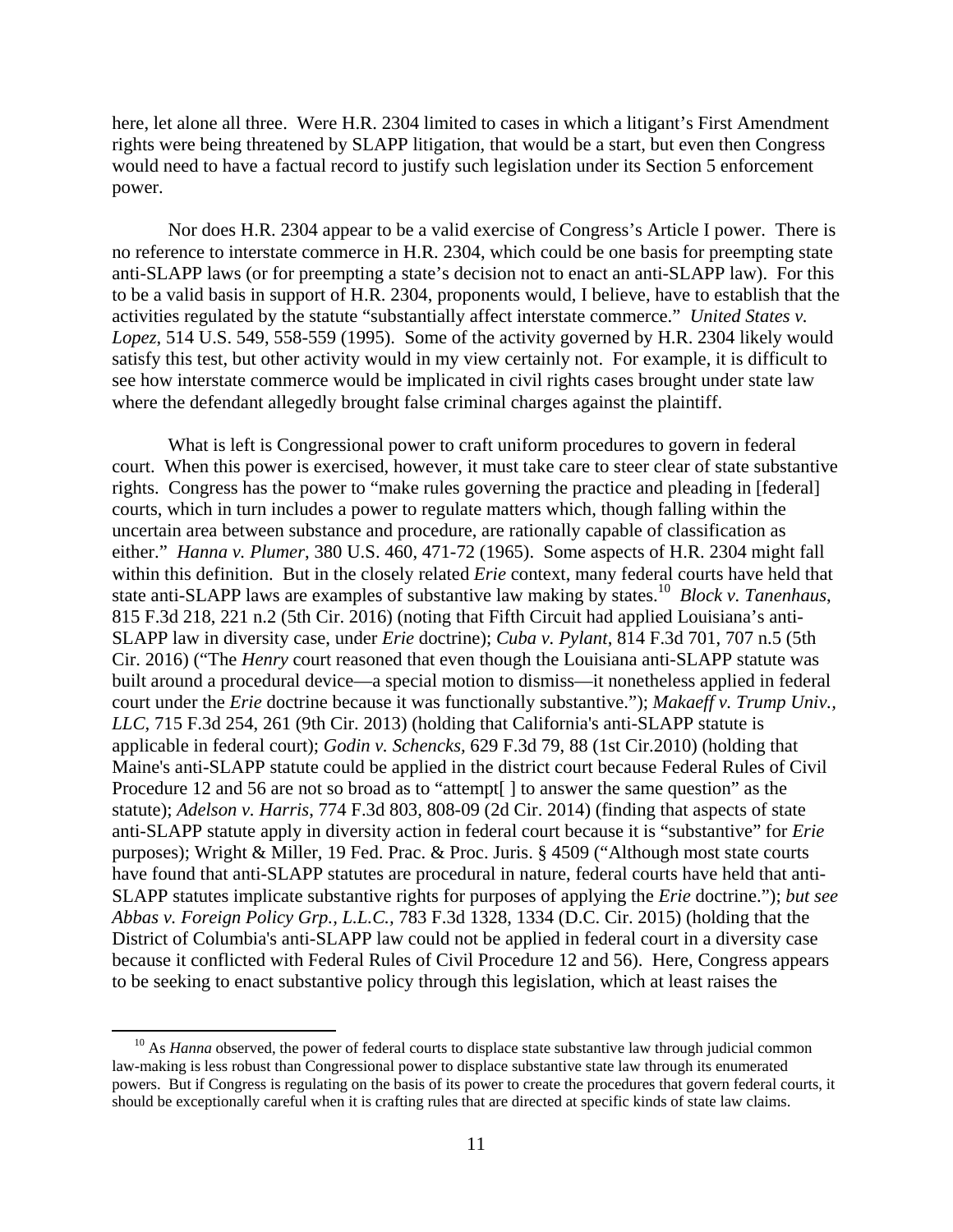question as to whether it is proper to do so through its power over the procedures that govern federal courts.

Even if Congress had the authority to preempt state decisions about how to resolve these categories of state law claims, I have seen no evidence that such a drastic measure is necessary or appropriate.11 Some states have passed anti-SLAPP laws, while some states, including Washington and New Hampshire, have found the SLAPP laws to violate their State Constitutions. In our federalist system, states have chosen what works best for them to address these types of lawsuits. This bill overrides those state decisions. This preemption is especially offensive since most of the non-SLAPP lawsuits that will be negatively impacted by this legislation arise under state law and will likely be filed in state courts.

 H.R. 2304 goes beyond interference with state anti-SLAPP laws, however. It also will function to impose other federal standards on the adjudication of non-diverse state law claims, where none currently exist. Take standing jurisprudence as just one example. In federal court, a litigant must have Article III standing to bring a claim. In state court, standing requirements are determined by state law, and in some cases are more permissive than Article III requirements. *ASARCO Inc. v. Kadish*, 490 U.S. 605, 617 (1989) (recognizing that Arizona courts could apply lenient state standing requirements to federal claim pending in state court). As just one example, some states permit litigants to bring so-called "generalized grievances" in state court. *See*, *e.g.* Cal. Civ. Proc. Code §526a (explicitly creating taxpayer standing). In federal court, these claims would be dismissed on standing grounds for lack of a concrete injury in fact.

H.R. 2304 would work serious mischief in this area. Because it would authorize the removal of actions that are currently not removable (*i.e.*, state law claims between non-diverse parties in which there is no substantial embedded federal issue), state law claims filed in state court in which the plaintiff's claim is justiciable on state standing grounds would be subjected to federal standing requirements, even though the state law claim does not implicate any substantial federal interest and is between non-diverse parties. Indeed, a plaintiff filing a meritorious and justiciable action in state court would have to pay the defendant's attorneys' fees if the action were removed to federal court and dismissed for being nonjusticiable under federal law.<sup>12</sup> After all, a plaintiff with a nonjusticiable claim cannot demonstrate a likelihood of success on the merits. In this way, H.R. 2304 would substitute federal standing jurisprudence for state standing rules, even in state law claims for which there is no grounds for federal jurisdiction. This is just one of the many ways that H.R. 2304 will intrude on state sovereignty.

#### **III. H.R. 2304 Will Impose Substantial Burdens on Federal Courts**

 At a time when federal courts are increasingly over-burdened and under-staffed, H.R. 2304 imposes new and onerous burdens on federal courts, the limits of which are difficult to contemplate. According to the National Center for State Courts, approximately 17 million civil cases were initiated in state courts in 2013. By contrast, about 270,000 civil cases were initiated

 <sup>11</sup> *See* Beatty, *supra* note 3.

<sup>&</sup>lt;sup>12</sup> This kind of arbitrariness would likely amount to a due process violation, demonstrating yet another one of H.R. 2304's constitutional infirmities.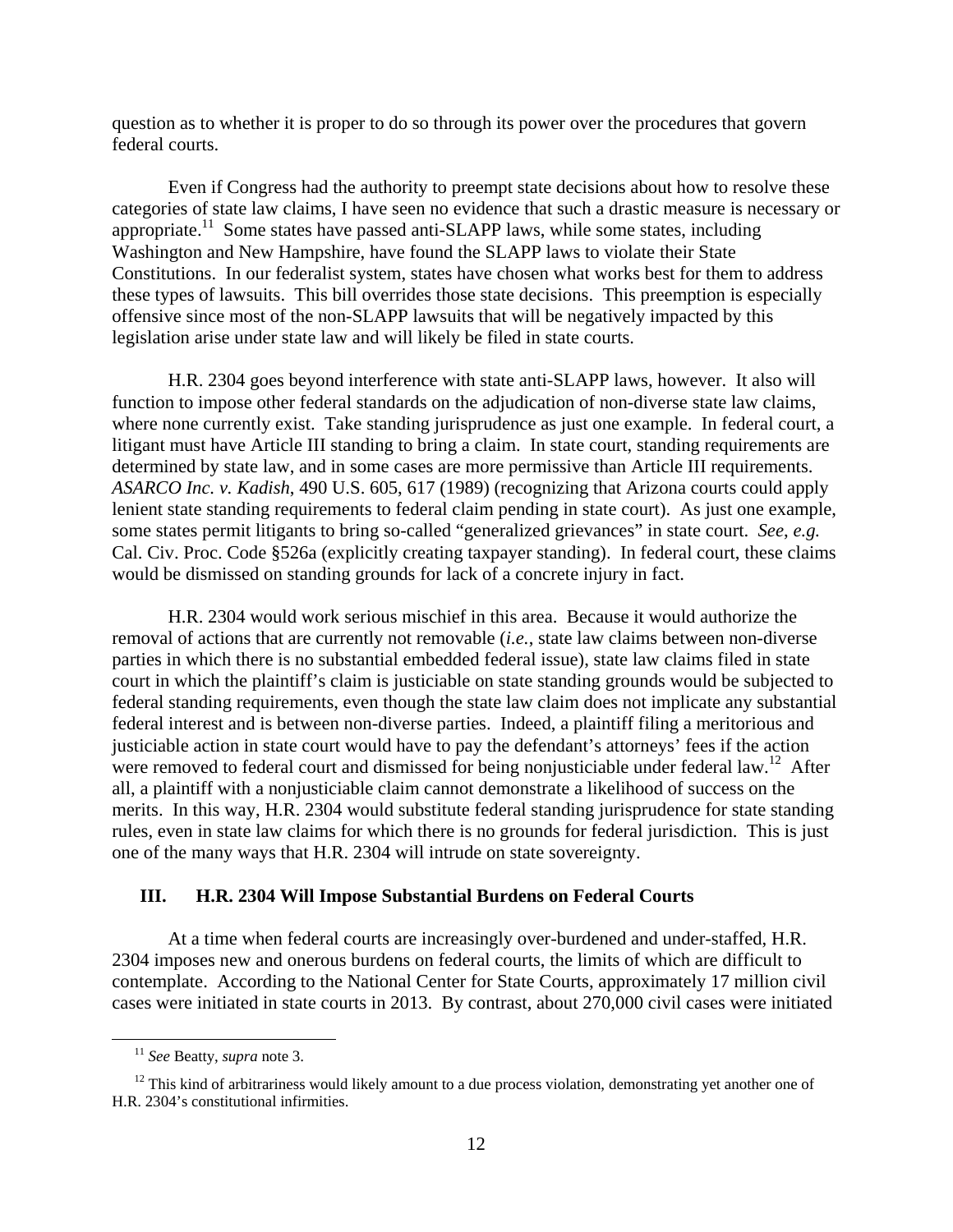in federal court over the same time period. If only 2% of the civil cases filed in state court could be removed under H.R. 2304, it would more than double the number of cases pending in federal courts. Even if only 0.2% of the civil cases filed in state court could be removed, it would increase the federal caseload by about 13%.

If this were the only way in which H.R. 2304 increased the federal judicial workload, it would be enough to raise concerns. But H.R. 2304 adds several new procedural steps to resolving the broad range of claims encompassed by the statute. First, when a defendant removes a state court action, and when the defendant files a special motion to dismiss, a court will have to determine whether a claim or claims even fits within the scope of H.R. 2304. This will require the parsing of vague language of both exclusion and inclusion, found in Sections 4202 and 4208 (e.g., "official proceeding" and "enforcement action" in Section 4202, "related to" in Section 4208(1), and "necessary," "disproportionate," "important right," and "significant benefit," all in Section 4208(3)).

 Second, if the Court determines that the statute applies, it must resolve a defendant's special motion to dismiss, which requires a determination of whether a claim is "likely to succeed on the merits." H.R. 2304 § 4202 (a). Federal courts generally only use this standard when determining whether to grant so-called provisional remedies – stays, preliminary injunctions, etc. – a context very different from that implicated in H.R. 2304. In the area of provisional remedies, a court is seeking to determine whether to temporarily alter or maintain the status quo until a final adjudication can be completed. By definition, it contemplates future proceedings at which formal and accurate fact-finding can be completed. Moreover, even at such a provisional stage, courts almost always have some sort of factual record on which to base their decision.

H.R. 2304, by contrast contemplates courts assessing likelihood of success as a way of pretermitting a plaintiff's claim, at a time when the court has access to no evidentiary record at all, resulting in a dismissal of a case on grounds never before contemplated under the Federal Rules of Civil Procedure. And it imposes the burden on the plaintiff to show likely success. If this is intended to permit judges to weigh evidence at this stage, it will present Seventh Amendment concerns, which may be enough on their own to render the constitutionality of H.R. 2304 doubtful. *See Anderson v. Liberty Lobby, Inc.*, 477 U.S. 242, 252 (1986) (explaining that on summary judgment "the judge must ask ... not whether ... the evidence unmistakably favors one side or the other but whether a fairminded jury could return a verdict for the plaintiff on the evidence presented"); *id.* at 255 ("Credibility determinations, the weighing of evidence, and the drawing of legitimate inferences from the facts are jury functions, not those of a judge, whether . . . . ruling on a motion for summary judgment or for a directed verdict."); *Unity Healthcare, Inc. v. Cty. of Hennepin*, 308 F.R.D. 537, 549 (D. Minn. 2015) (holding that Minnesota's anti-SLAPP statute could not be applied in federal court because it violated Seventh Amendment to resolve factual disputes); *cf. Davis v. Cox*, 351 P.3d 862, 864 (Wash. 2015) (finding that Washington anti-SLAPP statute violated state right to trial by jury by requiring trial judges to adjudicate factual questions in nonfrivolous cases); *Colt v. Freedom Comm., Inc.*, 1 Cal. Rptr. 3d 245, 249- 50 (Cal. Ct. App. 2003) (noting that, for purposes of California's anti-SLAPP statute, judge may not weigh evidence without violating right to a jury trial). If it is not intended to permit judges to weigh evidence, it is unclear what the statute is asking of federal courts. It may be that the goal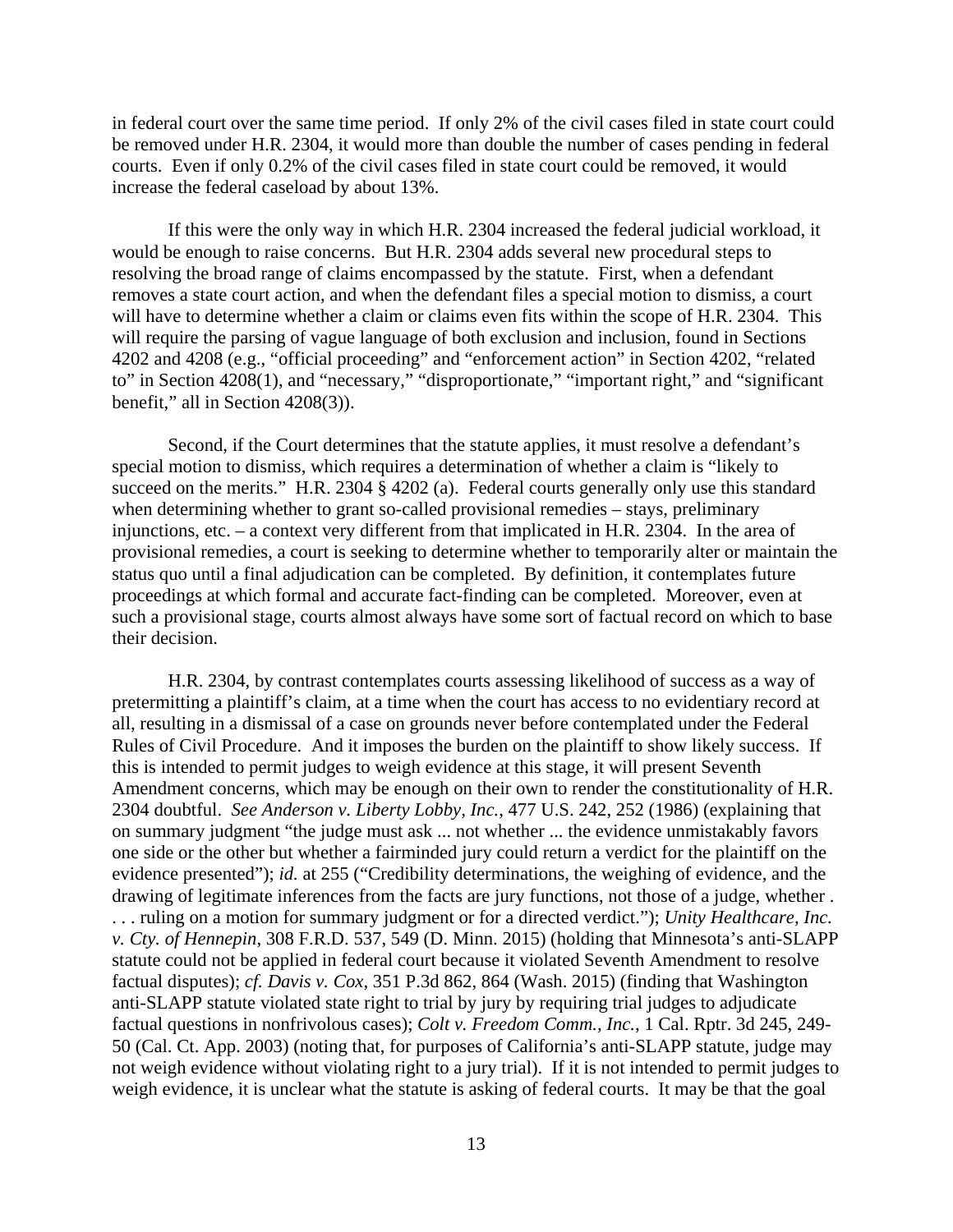is to impose a heightened pleading standard, which might overcome the Seventh Amendment concerns, but as I explained above, imposing a heightened pleading standard at such an early stage has not been shown to improve the quality of cases pending in federal court.

Granted, H.R. 2304 contemplates "specified discovery" for "good cause shown," but this provision simply complicates matters. One wonders how a court could adjudicate a motion to dismiss on the merits in the absence of discovery, and so one would expect that good cause would almost always be shown.<sup>13</sup> But even if discovery were allowed, a judge would still have to determine a likelihood of success for a plaintiff to continue, a standard that is higher than the current summary judgment standard under Rule 56. *See Anderson*, 477 U.S. at 252*.* So at best H.R. 2304 heightens the standard for a plaintiff to proceed post-discovery and at worst the legislation heightens the standard for a plaintiff to proceed pre-discovery.<sup>14</sup>

Not only does this legislation add to the burdens on trial courts, but by providing an interlocutory appeal (a rarity in federal law), it will extend the time and costs necessary to adjudicate claims, further prejudicing plaintiffs, and impose additional burdens on our federal appellate courts. And even if only a small proportion of cases results in an interlocutory appeal, it will substantially increase the case load on federal appellate courts, delaying justice for all litigants with appeals pending.

Finally, it is worth noting that the attorneys' fees provision, Section 4207(a), mandates the awarding of attorneys' fees for a party who prevails on a special motion to dismiss or a nonparty who prevails on a motion to quash. The imposition of attorney's fees in contradiction to the "American Rule," by itself, could cause plaintiffs with equitable positions to refrain from extending the law.<sup>15</sup> But it is also striking that attorneys' fees and costs are mandatory even if a claim or discovery request is voluntarily dismissed or withdrawn after the filing of a special motion to dismiss or motion to quash. H.R. 2304 § 4207(a). This should be contrasted with the limited right to attorneys' fees provided in civil rights actions under 42 U.S.C. § 1988, which after *Buckhannon Bd. & Care Home, Inc. v. West Virginia Dept. of Health and Human Resources*, 532 U.S. 598, 605 (2001), cannot be awarded on a so-called "catalyst theory." In other words, where a civil rights plaintiff obtains success because a defendant settles or foregoes unconstitutional conduct without some "judicially sanctioned change in the legal relationship of the parties," she may not obtain attorneys' fees under Section 1988. *Id.* at 605. But if a defendant moves under H.R. 2304 and a plaintiff voluntarily dismisses her claim, the defendant

<sup>&</sup>lt;sup>13</sup> Unfortunately, H.R. 2304 provides not guidance to courts as to how to resolve the special motion to dismiss. It tells courts that they "may consider" discovery, and that courts "shall consider the pleadings and affidavits stating the facts on which the liability or defense is based." H.R. 2304  $\S$  4202(g). But it is unclear if this means that, in the absence of discovery, a court is to take all allegations in a complaint to be true, or if a court may make its own factual determinations even in the absence of discovery. And if there is discovery available, a court is not told how it should weigh the discovery, contrary to the well-established rules governing Fed. R. Civ. P. 56.

 $14$  The bill also grants defendants a special motion to quash where the plaintiffs seeks personally identifiable information. To defeat this motion, plaintiffs must prove with "evidentiary showing that the claim is likely to succeed on the merits of each and every element of the claim." H.R. 2304 § 4205. There is no similar provision that I know of in federal law that requires such a showing before a plaintiff may obtain relevant discovery.

<sup>&</sup>lt;sup>15</sup> Fed R. Civ. P. 11(b)(2) recognizes that it may be reasonable file a complaint that seeks to extend, modify, or establish new law.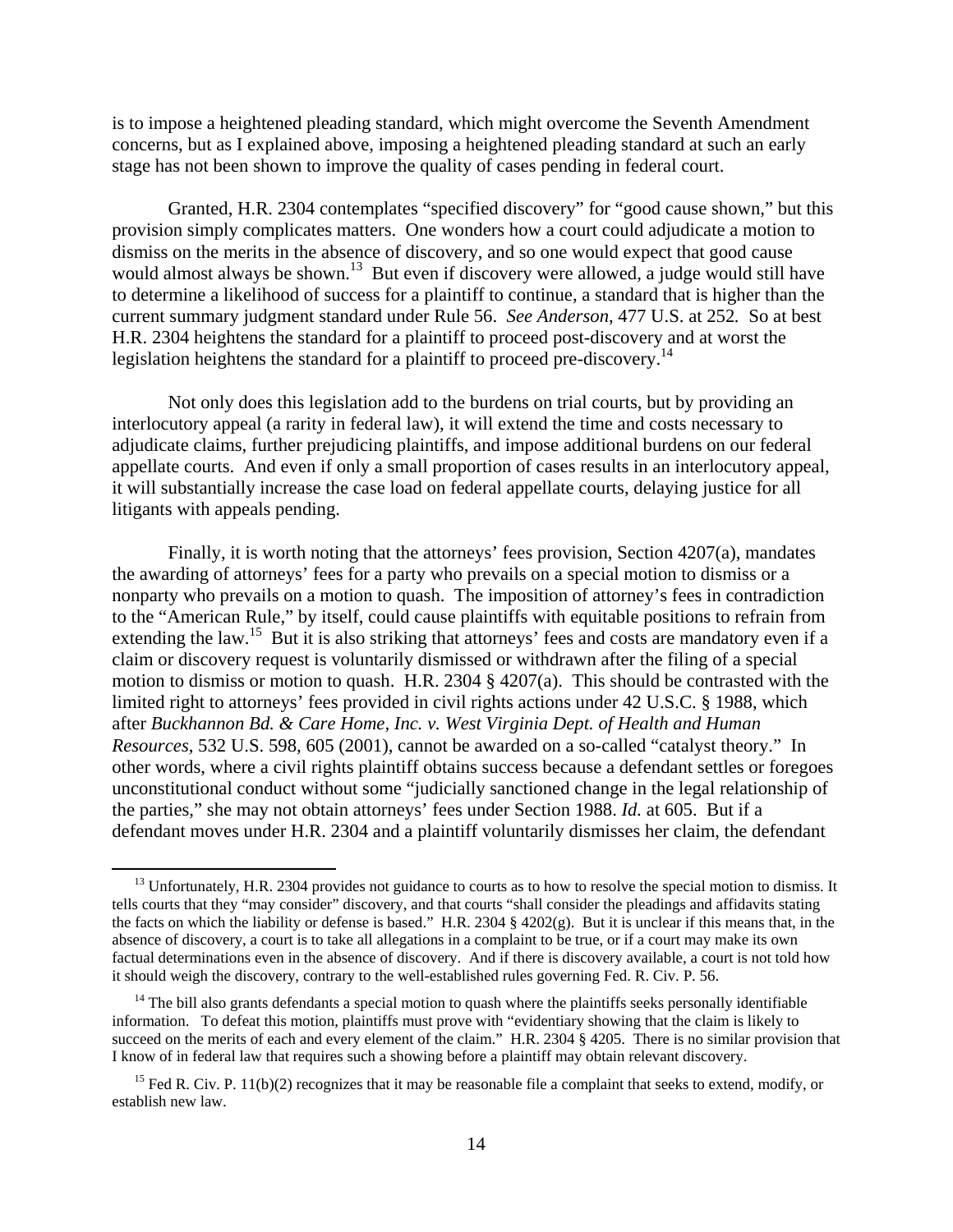will obtain attorneys' fees. H.R. 2304 puts defendants in "SLAPP" suits in a better position than plaintiffs in important civil rights claims, for no evident reason.

At bottom, H.R. 2304 rewrites procedural rules for a particular class of cases, many of which have no business being in federal court. Many of H.R. 2304's rules are in direct conflict with the Federal Rules of Civil Procedure – heightened pleading, discovery stays, and interlocutory appeals, to name a few – but have not been considered through the rulemaking process that typically are relied upon to amend the Federal Rules. All of these rules put a heavy thumb on the scale in favor of defendants, even though the Federal Rules are intended to be even-handed. It is quite unusual, in fact, for a procedural statute to be written in such a defendant-friendly and plaintiff-hostile manner – rarely do procedural provisions specify that certain procedures are only available to litigants based on their status as "plaintiff" or "defendant."<sup>16</sup> The result is a set of procedures that burdens federal courts and plaintiffs alike.

#### **IV. H.R. 2304 Is Almost Certainly Unconstitutional**

H.R. 2304 is likely unconstitutional in at least three ways, two of which I already have discussed – it is unclear that Congress has the authority to enact this legislation as a substantive matter; and the particular special motion to dismiss procedure likely runs afoul of the Seventh Amendment. I will not return to those issues here, but instead will focus on a distinct reason that H.R. 2304 is almost certainly unconstitutional: through its removal and remand provisions, it authorizes jurisdiction over matters outside the boundaries of Article III.

It is well-established that Congress may not confer upon federal courts jurisdiction beyond that enumerated in Article III, Section 2, which, inter alia, gives federal courts jurisdiction over cases "arising" under the Constitution and the laws of the United States and cases in which the parties are diverse (that is, "Controversies . . . between a State, or the Citizens thereof, and foreign States, Citizens or Subjects," U.S. Const., Art. III, § 2, cl. 1).<sup>17</sup> Congress may not "expand the jurisdiction of the federal courts beyond the bounds established by the Constitution." *Verlinden B.V. v. Central Bank of Nigeria*, 461 U.S. 480, 491 (1980).

H.R. 2304 contravenes this basic teaching in at least two ways. First, H.R. 2304 authorizes the removal of any action filed in state court that falls within the definition found in Section 4201. As established above, this definition is overly broad, but most importantly for jurisdictional purposes, it includes cases that are most certainly not encompassed by Article III – namely state court actions between nondiverse parties in which there is no embedded federal issue. Notably, Section 4206(a), which authorizes removal, makes no mention of the First Amendment or any other federal law. A defendant in a purely state law claim may therefore remove a plaintiff's action to federal court in the absence of diversity or any First Amendment issue. Were Section 4206(a) limited to claims founded on federal law, or diversity claims, or

<sup>&</sup>lt;sup>16</sup> For example, H.R. 2304 § 4206(a)(2) exempts from coverage third-party claims and "cross-claims" brought by "defendants." The reason or this exclusion is difficult to understand, given that there is no logical reason to believe that nominal defendants might not also bring SLAPP claims in their ancillary litigation.

<sup>&</sup>lt;sup>17</sup> H.R. 2304 cannot credibly claim to exercise jurisdiction through any of the other "heads" of jurisdiction found in Article III, so I am only addressing diversity and "arising under" jurisdiction in my testimony.